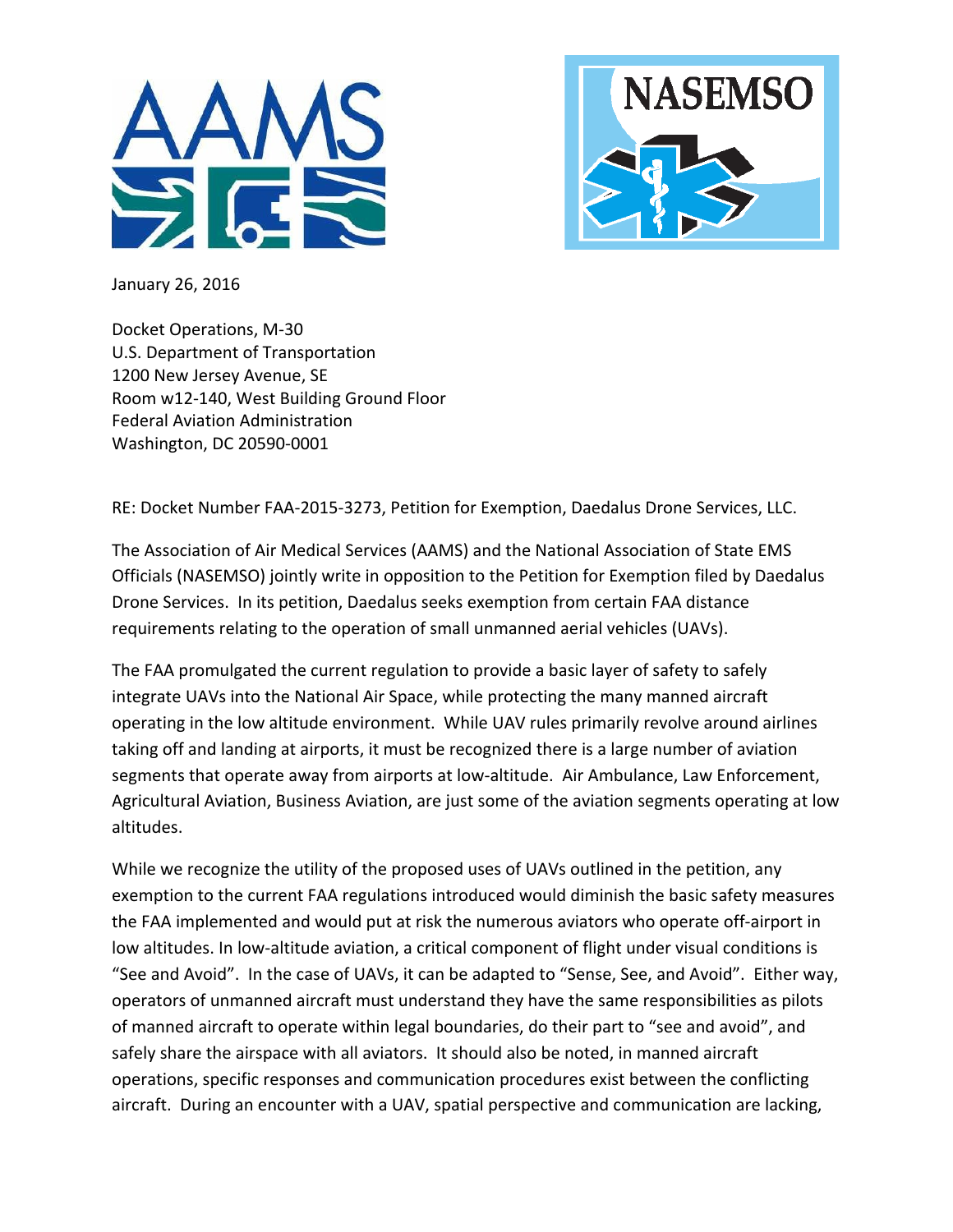putting the manned aircraft operators at significantly greater and immeasurable risk. The ability of piloted aircraft to see small UAV/UAS in ample time to avoid them cannot be presumed. UAV/UAS are simply too small, are often travelling too fast, and are virtually invisible. Therefore, the responsibility to see and avoid must also rest with the UAV/UAS operators and reasonable separation requirements must be maintained.

Even with the current rules in place we are seeing an increasing number of near miss incidents between manned aircraft and UAVs. In addition, air medical providers have reported numerous incidents of drone activity near a hospital, helipad, or accident scene creating an unnecessary delay in providing emergency services. These incidents only increase the likelihood of a catastrophic event, imperiling not only the lives of those in the air, but also people and property on the ground.

The safety of our national air space, and the critical emergency services being provided by aviation assets, are too important to begin allowing exceptions to the basic safety criteria already established by the FAA. In fact, we would ask the FAA to strengthen their regulations on UAVs by including the following regulatory requirements which would allow for integration of UAV/UAS into low-level airspace while optimizing the safety and privacy of emergency personnel and patients in need of assistance:

- During the course of an emergency incident (i.e., law enforcement, fire prevention/suppression, HAZMAT management, EMS, etc.), no UAV/UAS may be operated above, below, or within 500 feet of the incident site. Exemptions to this are only allowed for UAV/UAS operations considered essential to incident management, and only when authorized by, and coordinated by, the specific incident command authority.
- At any time rotary-wing or fixed-wing aviation assets are part of emergency operations (e.g., air medical transport, search & rescue, law enforcement surveillance, fire operations, etc.), UAV/UAS separation is essential to optimize safety for emergency aviation operations. No UAV/UAS will be allowed to operate within 1000 feet of any emergency aircraft operations.
- UAV/UAS are prohibited from operating within 500 feet of any airport, heliport, helispot, or designated emergency landing zone (ELZ) that has emergency aircraft arriving, departing, or otherwise occupying these sites. In the event of an unforeseen